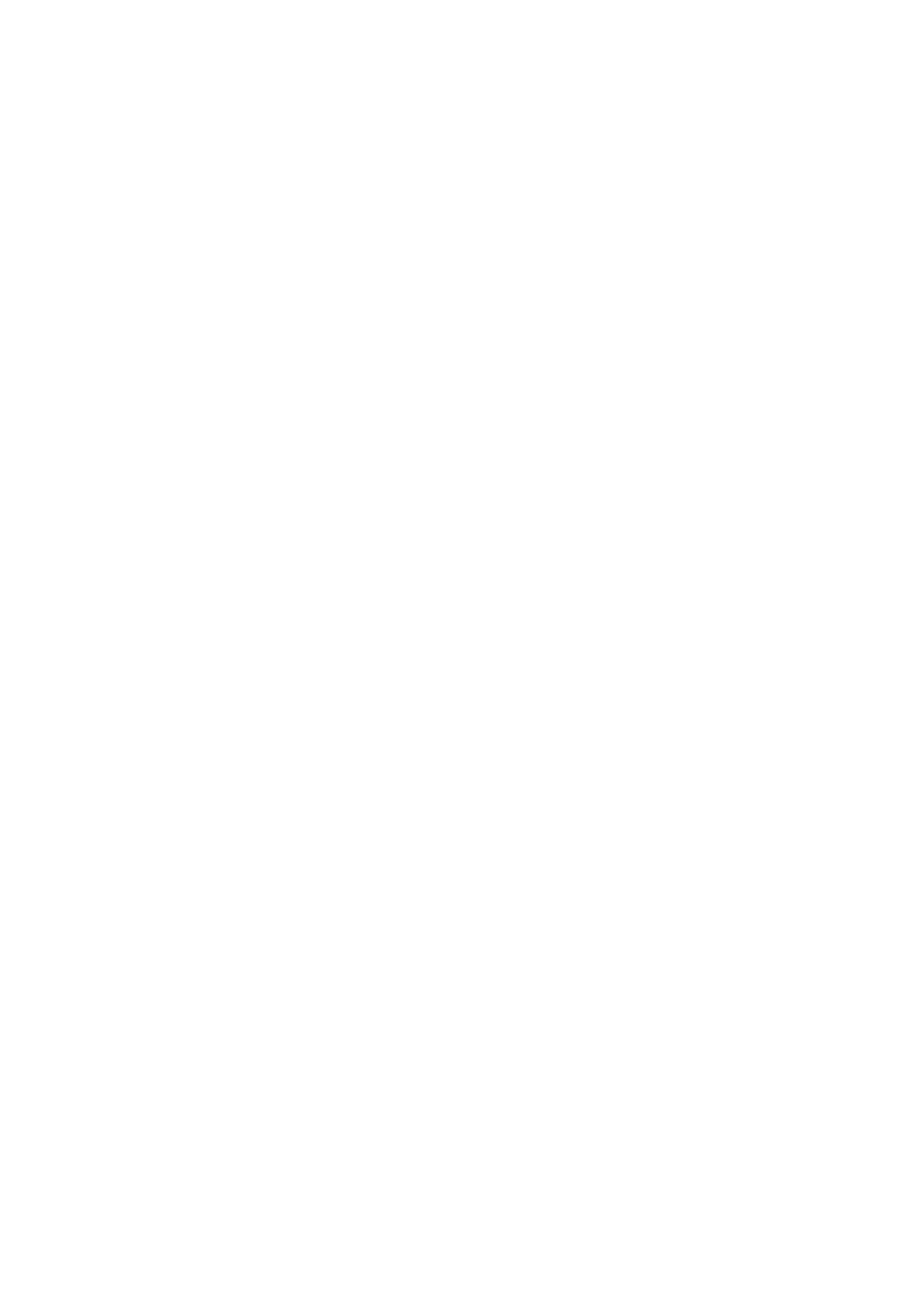## **ANNEX**

### **CLARIFICATIONS**

#### **I Issuance and revalidation of certificates and endorsements issued in accordance with the provisions of the Convention which applied immediately prior to 1 January 2012**

1 Regulation I/15 provides that a Party may, until 1 January 2017, continue to renew and revalidate certificates and endorsements in accordance with the provisions of the Convention which applied immediately prior to 1 January 2012. Conversely, regulation I/11, paragraph 4, requires Member States to compare the standards of competence which it required of candidates for certificates issued before 1 January 2017 with those specified for the appropriate certificate in part A of the Code and determine the need for the holders to undergo appropriate refresher and updating training or assessment. This may raise the question of whether a certificate revalidated in accordance with regulation I/15 should be valid beyond 1 January 2017.

2 Resolution 4 of the STCW Conference recognizes the need for full compliance to be achieved by the 1 January 2017. Therefore, in order to promote uniform implementation of the 2010 Manila Amendments to the STCW Convention and Code, regulation I/15 should be applied as follows:

- .1 for seafarers holding certificates issued in accordance with the provisions of the Convention which applied immediately prior to 1 January 2012 and who **have not met** the requirements of the 2010 Manila Amendments, the validity of any revalidated certificate should not extend beyond 1 January 2017;
- .2 for seafarers holding certificates issued in accordance with the provisions of the Convention which applied immediately prior to 1 January 2012 who **have met** the requirements of the 2010 Manila Amendments, the validity of any revalidated certificate can extend beyond 1 January 2017;
- .3 for seafarers who commenced approved seagoing service, an approved education and training programme or an approved training course **before 1 July 2013** the validity of any certificate issued should not extend beyond 1 January 2017, unless they meet the requirements of the 2010 Manila Amendments; and
- .4 for seafarers who commenced approved seagoing service, an approved education and training programme or an approved training course **after 1 July 2013** the validity of any certificate issued may extend beyond 1 January 2017.

3 Noting that table B-I/2 contains a list of certificates or documentary evidence required under the relevant provisions of the Convention, Administrations should take into account that the certificates or documentary evidence under the 2010 Manila Amendments have changed in respect of contents and title. Administrations may issue certificates or documentary evidence under the provisions of the 1995 STCW Amendments with a validity that should not extend beyond 1 January 2017 or new certificates under the provisions of the 2010 Manila Amendments, as appropriate.